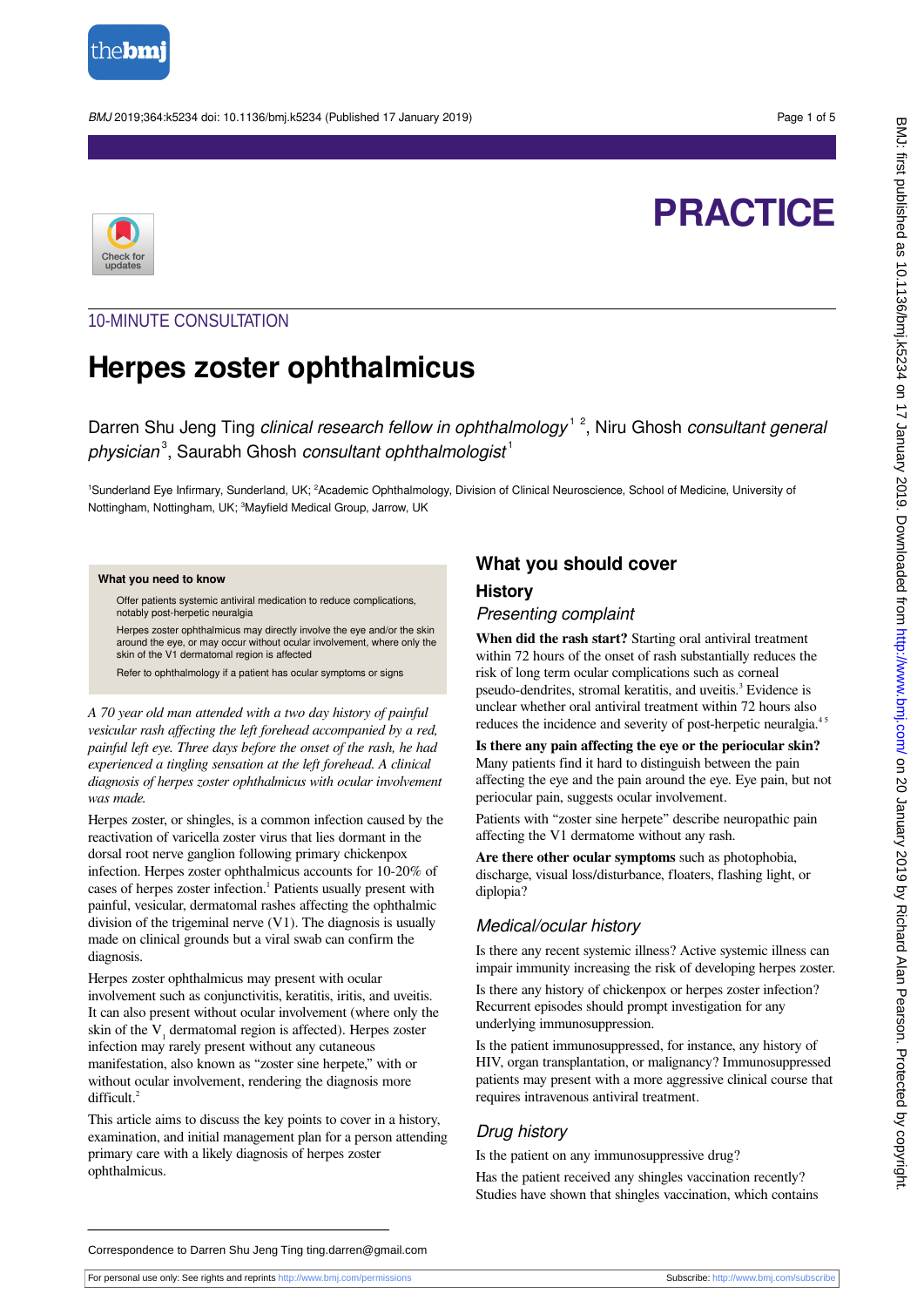live attenuated varicella zoster virus, may rarely result in

reactivation of herpes zoster ophthalmicus.<sup>6</sup>

Social history Is there any recent contact with patients affected by chickenpox or herpes zoster infection? Is there any close contact with children, pregnant women, or immunosuppressed individuals? If the answer is yes, those who have been in contact with the patient are advised to look out for symptoms and signs of chickenpox or shingles and seek medical attention if affected. **Examination** General examination Pattern of rash—whether the vesicular rash follows the V1 dermatomal distribution and does not cross the midline of the face [\(figs 1 and 2\)](#page-4-0). Presence of Hutchinson's sign ([fig 1](#page-4-0))—rash involving the tip, side, or root of the nose. This sign indicates the involvement of the nasociliary branch of the trigeminal nerve, and is a strong predictor of ocular inflammation and permanent corneal denervation in herpes zoster ophthalmicus (relative risk of 3-4

times).<sup>7</sup> This is because the eyes and the skin of the nose are supplied by the ciliary nerves and the anterior ethmoidal nerve, respectively, which are branches of the nasociliary nerve.

Unilateral or bilateral periorbital swelling—bilateral involvement is usually due to gravitational oedema, rather than because of spread of infection to the contralateral side of the face.

Signs of secondary bacterial infection purulent discharge or worsening, high grade fever. Secondary bacterial infection is usually restricted to the side affected by herpes zoster ophthalmicus.

General wellbeing—if the patient is confused, consider the possibility of coexisting encephalitis.

#### Ocular examination

Formally examine visual acuity using, for example, a Snellen chart. Examine the external eye for conjunctival redness. Consider instilling a drop of fluorescein 1% to check for corneal pseudo-dendrites using a blue light. Presence of fluorescein stained corneal changes requires a more urgent referral to ophthalmology

Consider viral swab cultures for herpes simplex virus and varicella zoster virus if there is diagnostic uncertainty about whether it is shingles.

Consider other causes of a rash around the eye:

*Herpes simplex virus infection—*typically presents as multiple vesicles on a raised, erythematous base, followed by ulceration at a later stage. Vesicles usually occur in clusters and do not follow the dermatomal pattern and cross the midline. A viral swab culture for herpes simplex virus and varicella zoster from fresh vesicles helps distinguish between the two infections.

*Impetigo—*a bacterial skin infection caused by staphylococcus or streptococcus, characterised by a cluster of small blisters or yellow golden crust that do not follow a dermatomal pattern and cross the midline. More common in children than in adults.

*Contact dermatitis*—an inflammatory skin condition that is caused by contact with either allergens or irritants. The diagnosis can usually be made through careful history taking.

*Vaccinia dermatitis*—an infective, blistering skin condition that occurs in patients with atopic dermatitis after receiving the

smallpox vaccine. This vaccine became obsolete after the eradication of smallpox virus.

### **What you should do**

The diagnosis is usually made on clinical grounds (ie, dermatomal rashes affecting the V1 region and stopping at the midline of the face). Take a viral swab from active vesicles if there is any uncertainty.

#### **Initial stage**

Start all patients with herpes zoster ophthalmicus, with or without ocular involvement, on systemic antiviral treatment within 72 hours of the onset of rashes.<sup>8</sup> Systemic antiviral treatment can be offered beyond 72 hours after the onset of rashes (if there are new blisters forming), because the risk of side effects of treatment is low. The first line treatment in the UK is oral aciclovir 800 mg five times a day for 7-10 days. Alternatively, oral famciclovir or valaciclovir may be used as a second line treatment.<sup>8</sup>

If superimposed bacterial infection is suspected start an oral antibiotic.

Consider prescribing analgesia such as topical capsaicin cream, amitriptyline, or gabapentin, for neuropathic pain. Explain to the patients that there is a risk of post-herpetic neuralgia.

Consider prescribing lubricating eye drops for comfort if there are lesions near the eyelid. Topical aciclovir or antibiotic eye drops are usually not recommended acutely.

Stromal keratitis or uveitis requires topical steroids to treat the disease and alleviate the pain. Topical anaesthesia is not used as it prevents corneal healing and may worsen corneal denervation.

Advise patients to avoid contact with children, pregnant women, and immunosuppressed individuals, until the vesicles have crusted over (this usually takes 1-2 weeks).

#### **When to refer**

*Refer to ophthalmology—*refer patients with ocular symptoms such as eye pain and blurred vision, and/or signs, including red eye and positive corneal staining with fluorescein, to the ophthalmology team for further examination. This will include a comprehensive external eye examination and a dilated fundus examination.

Potential periocular, ocular, and extraocular complications of herpes zoster ophthalmicus are summarised in table 1. The commonest complications are conjunctivitis, corneal pseudo-dendrites, disciform keratitis, and uveitis. The most important complications that must not be missed are uveitis and acute retinal necrosis.<sup>9</sup> Uveitis causes pain and photophobia without any discharge. Acute retinal necrosis causes pain with loss of vision and/or floaters. oth conditions can only be confirmed on slit-lamp examination.

Most of the ocular complications can be managed in the outpatient setting, except for acute retinal necrosis —the most serious and blinding complication—which requires hospital admission for immediate intravenous and intravitreal antiviral treatment.

*Acute medicine/infectious disease team—*consider referring patients to secondary care in hospital for assessment and intravenous antiviral treatment in the following circumstances<sup>8</sup>:

**•**involvement of central nervous system (eg, reduced mental status)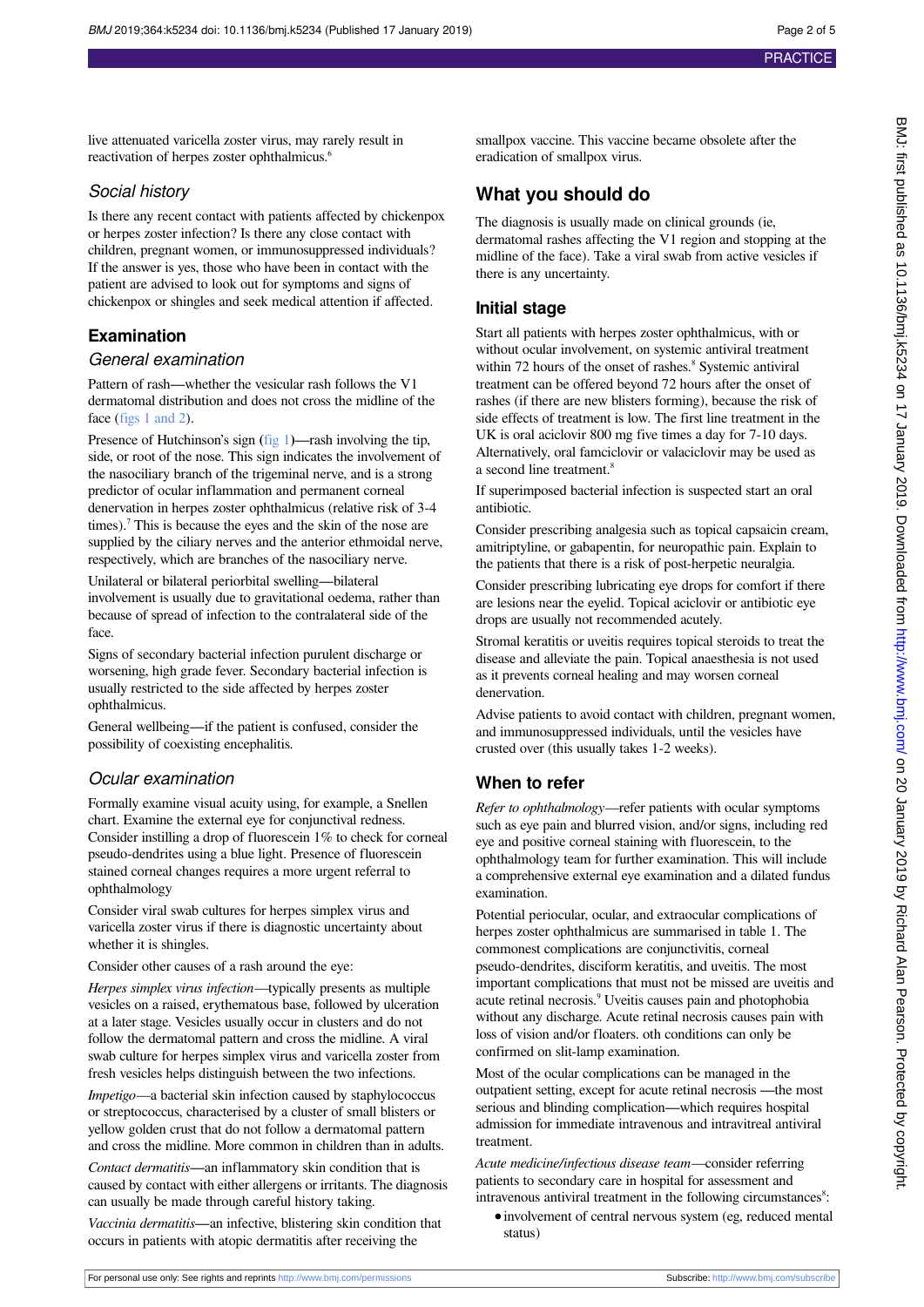- elderly patients with severe disease (eg, multi-dermatomal involvement)
- **•**immunosuppressed patients
- **•**those who cannot take oral medication.
- **•**those with acute retinal necrosis.

*Pain team—*refer patients to the pain team if post herpetic neuralgia is not controlled by simple neuropathic pain killers.

#### **Prevention**

Currently there is a shingles vaccination programme available in the UK for people over 70.<sup>13</sup> It has been shown to reduce the incidence rate of shingles and post- herpetic neuralgia.<sup>10</sup>

*Longer term complications* — include corneal denervation, recurrent uveitis, and post-herpetic neuralgia. Patients with herpes zoster ophthalmicus have a substantially increased risk of developing a cardiac event, stroke, or dementia over periods of three months to more than a year after the onset.<sup>11 12</sup>

#### **Education into practice**

- **•** Are you aware how to obtain ophthalmology advice for a patient with suspected herpes zoster ophthalmicus and ocular involvement?
- **•** How do you counsel the patients on the risk of post-herpetic complications, particularly post-herpetic neuralgia?
- **•** Do you routinely provide shingles vaccination to people in their 70s?

#### **How this article was created**

This article was written with the aim of improving the assessment and management of herpes zoster ophthalmicus in the primary care setting. A literature search was conducted in the electronic database PubMed to identify important evidence concerning herpes zoster infection, particularly herpes zoster ophthalmicus.

#### **How patients were involved in the creation of this article**

We consulted a patient who presented to the eye emergency department with left keratouveitis following a recent herpes zoster ophthalmicus infection. He was affected by ocular pain and photophobia as well as neuropathic pain at the V1 dermatome. His clinical problem has been taken into account during the writing of the "History" and "When to refer" sections. We highlighted the symptoms and signs of uveitis, and the importance of recognising and managing post-herpetic neuralgia in patients with herpes zoster ophthalmicus. Facial photographs were obtained from two patients with written consent for

illustrative purpose.

Provenance and peer review: Commissioned, based on an idea from the author; externally peer reviewed.

**Competing interests**The BMJ has judged that there are no disqualifying financial ties to commercial companies. The authors declare the following other interests: None

Further details of BMJ policy on financial interests is here: https://www.bmj.com/ about-bmj/resources-authors/forms-policies-and-checklists/declaration-competinginterests

- 1 Liesegang TJ. Herpes zoster ophthalmicus natural history, risk factors, clinical presentation, and morbidity. Ophthalmology 2008;115(Suppl):S3-12. 10.1016/j.ophtha.2007.10.009 18243930
- 2 Dayan RR, Peleg R. Herpes zoster typical and atypical presentations. Postgrad Med 2017;129:567-71. 10.1080/00325481.2017.1335574 28540752
- 3 Cobo LM, Foulks GN, Liesegang T, etal . Oral acyclovir in the treatment of acute herpes zoster ophthalmicus. Ophthalmology 1986;93:763-70. 10.1016/S0161-6420(86)33678-9 3488532
- 4 Tyring S, Barbarash RA, Nahlik JE, etal. Collaborative Famciclovir Herpes Zoster Study Group. Famciclovir for the treatment of acute herpes zoster: effects on acute disease and postherpetic neuralgia. A randomized, double-blind, placebo-controlled trial. Ann Intern Med 1995;123:89-96. 10.7326/0003-4819-123-2-199507150-00002 7778840
- 5 Chen N, Li Q, Yang J, Zhou M, Zhou D, He L. Antiviral treatment for preventing postherpetic neuralgia. Cochrane Database Syst Rev 2014;2:CD006866.24500927
- 6 Chouliaras G, Spoulou V, Quinlivan M, Breuer J, Theodoridou M. Vaccine-associated herpes zoster ophthalmicus and encephalitis in an immunocompetent child. Pediatrics 2010;125:e969-72. 10.1542/peds.2009-2633 20194287
- 7 Zaal MJ, Völker-Dieben HJ, D'Amaro J. Prognostic value of Hutchinson's sign in acute herpes zoster ophthalmicus. Graefes Arch Clin Exp Ophthalmol 2003;241:187-91. 10.1007/s00417-002-0609-1 12644941
- 8 Werner RN, Nikkels AF, Marinović B, etal . European consensus-based (S2k) guideline on the management of herpes zoster—guided by the European Dermatology Forum (EDF) in cooperation with the European Academy of Dermatology and Venereology (EADV), Part 2: treatment. J Eur Acad Dermatol Venereol 2017;31:20-9. 10.1111/jdv.13957 27579792
- 9 Cohen EJ. Management and prevention of herpes zoster ocular disease. Cornea 2015;34(Suppl 10):S3-8. 10.1097/ICO.0000000000000503 26114827
- 10 Matthews I, Lu X, Dawson H, etal . Assessing the effectiveness of zoster vaccine live: A retrospective cohort study using primary care data in the United Kingdom. Vaccine 2018;36:7105-11. 10.1016/j.vaccine.2018.08.037 30195489
- 11 Erskine N, Tran H, Levin L, etal . A systematic review and meta-analysis on herpes zoster and the risk of cardiac and cerebrovascular events. PLoS One 2017;12:e0181565. 10.1371/journal.pone.0181565 28749981
- 12 Tsai MC, Cheng WL, Sheu JJ, etal . Increased risk of dementia following herpes zoster ophthalmicus. PLoS One 2017;12:e0188490. 10.1371/journal.pone.0188490 29166672
- 13 Vaccinations NHS. 2018https://www.nhs.uk/conditions/vaccinations/shingles-vaccination

#### **Accepted:** 02 11 2018

Published by the BMJ Publishing Group Limited. For permission to use (where not already granted under a licence) please go to [http://group.bmj.com/group/rights-licensing/](http://group.bmj.com/group/rights-licensing/permissions) [permissions](http://group.bmj.com/group/rights-licensing/permissions)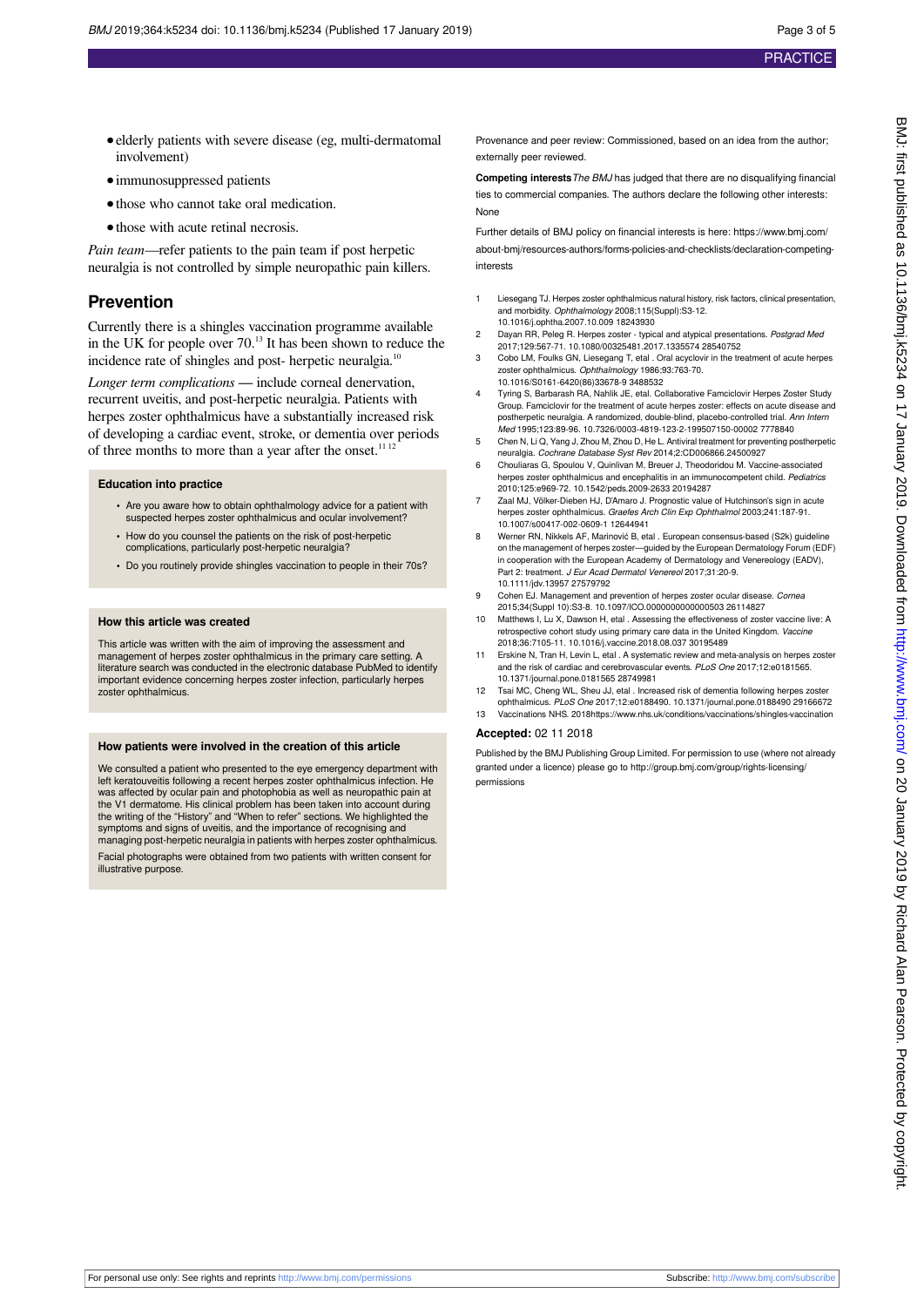# **Table**

#### **Table 1| Potential periocular, ocular, and extraocular complications of herpes zoster ophthalmicus**

| <b>Complications</b>             | <b>Clinical descriptions</b>                                                                                                                                                                                                                                                          |
|----------------------------------|---------------------------------------------------------------------------------------------------------------------------------------------------------------------------------------------------------------------------------------------------------------------------------------|
| Periocular                       |                                                                                                                                                                                                                                                                                       |
| Cicatricial ectropion            | Scarring and shortening of the periocular skin causing outward turning of the eyelid away from the eye                                                                                                                                                                                |
| Trichiasis                       | Ingrowing of the eyelashes                                                                                                                                                                                                                                                            |
| Ocular                           |                                                                                                                                                                                                                                                                                       |
| Conjunctivitis                   | Inflammation or infection of the conjunctiva, characterised by conjunctival redness and discharge                                                                                                                                                                                     |
| Episcleritis / scleritis         | Inflammation or infection of the episclera / sclera, characterised by deep conjunctival and episcleral injection with dilated episcleral<br>vessels                                                                                                                                   |
| Corneal pseudo-dendrites         | "Dendritic-like" changes on the cornea, which can be visualised using topical fluorescein 1% drop and blue light                                                                                                                                                                      |
| Corneal infiltrate               | An area of whitish opacity on the corneal stroma caused by infiltration of the white blood cells, suggestive of a corneal infection                                                                                                                                                   |
| Disciform keratitis              | An area of cloudy and oedematous cornea caused by dysfunctional corneal endothelium, which is a single-cell layer responsible<br>for maintaining corneal clarity                                                                                                                      |
| Corneal denervation              | Reduced corneal sensation (can be detected by using a tissue wick to test the sensation of the cornea)                                                                                                                                                                                |
| <b>Uveitis</b>                   | Inflammation of the iris, ciliary body or choroid – the patient usually complains of pain and photophobia without any discharge and<br>the diagnosis can only be confirmed on slit-lamp examination                                                                                   |
| Raised intraocular pressure      | This sign can only be confirmed on tonometry. Patient may or may not complain of any eye pain                                                                                                                                                                                         |
| Acute retinal necrosis           | Infection or inflammation of the retina resulting in necrosis – the patient usually complains of painful eye with loss of vision and /<br>or floaters. This complication can only be confirmed on slit-lamp examination                                                               |
| Optic nerve dysfunction          | Inflammation of the optic nerve causing reduced vision, colour vision, visual field defect and afferent pupillary defect                                                                                                                                                              |
| Extraocular                      |                                                                                                                                                                                                                                                                                       |
| Orbital inflammation / infection | Inflammation or infection of the orbit – the patient usually complains of pain behind the eye, which is worsened by eye movement,<br>and potentially reduced vision and double vision. Examination may reveal periorbital swelling, redness, proptosis and reduced<br>ocular motility |
| Cranial nerve palsies            | Involvement of the 3rd, 4th or 6th cranial nerves resulting in double vision and reduced ocular motility. Involvement of all 3 cranial<br>nerves can result in complete external ophthalmoplegia                                                                                      |